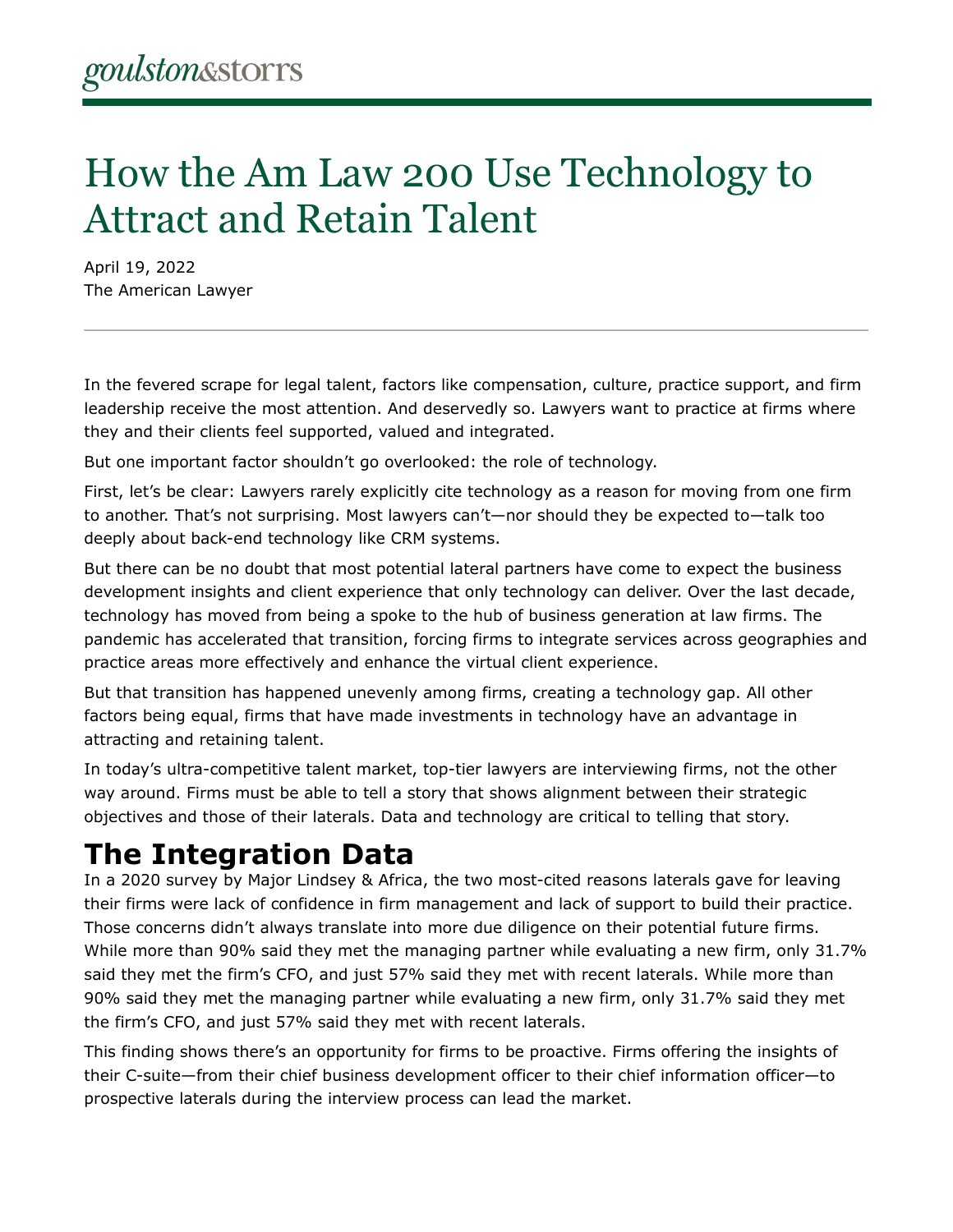Of course, not all laterals are created equal. Top-tier laterals with abundant career options are more likely to pose targeted questions. What's your firm's realization rate? Your client retention rate? How many client teams do you have? How do you measure your success? Firms that can readily answer those questions demonstrate a grasp of their business model and strategy. Implicitly, they also show their command of technology and a culture of transparency in which information is shared widely.

Perhaps the most critical metrics firms can show today when it comes to attracting and retaining top talent are how well they integrate lateral partners. According to results from the Major, Lindsey & Africa lateral survey, integration efforts are the best predictor of a lateral partner's satisfaction with their new firm.

Data from previous laterals can help sell a firm's integration track record. Today, firms are tracking how many firm clients a new lateral bills in the first year and how many of the firm's lawyers bill to clients brought on by the lateral.

In the last five years, laterals have developed a greater appreciation for integration, notes Steve Nelson, executive principal at The McCormick Group, an executive recruitment firm. Part of it has to do with what Nelson calls the "myth of the portable book of business." It's rare for any partner to leave one firm and bring all their clients to another firm, he notes. Inevitably, there is a fight for clients from the old firm. That means laterals want to see potential opportunities at a new firm.

"Before 2015, nobody cared about integration," said Nelson. "But now it gets a lot of attention from the laterals. They hear the horror stories. They know the first two years at a firm are really critical."

## **Technology as a Talking point**

The focus on integration puts a premium on a firm's ability to show where opportunity—or "white space"—exists to grow revenues. Firms are now collecting valuable information about their work for top clients, including practice areas, offices and teams involved in servicing them. The data, presented on dashboards, help firms visualize areas where clients are using the firm's services and, more critically, where they're not. Firms are now using that data to show laterals where they can help grow revenue immediately.

That kind of data has helped fuel the lateral hiring at McDermott, Will & Emery, which picked up 67 partner laterals in 2021. As Liz Gooch, chief business development and marketing officer, explains, each lateral hire at McDermott outlines their potential client base, which is then combined with the firm's data to create a personalized dashboard for the lateral, business development and the practice group leaders to review and track. Laterals can see where their clients overlap with the firm's and where there could be opportunities to grow business.

"Our BD department has the data analytics to systemize partner integration, which makes a positive impression on laterals," said Gooch.

McDermott also explicitly cites technology to laterals as a selling point. One talking point has been the \$10 million invested in a legal tech fund to spur innovation in the delivery of legal services. The firm also highlights its business solutions unit, which leverages technology to streamline routine legal work that can reduce a client's legal spend.